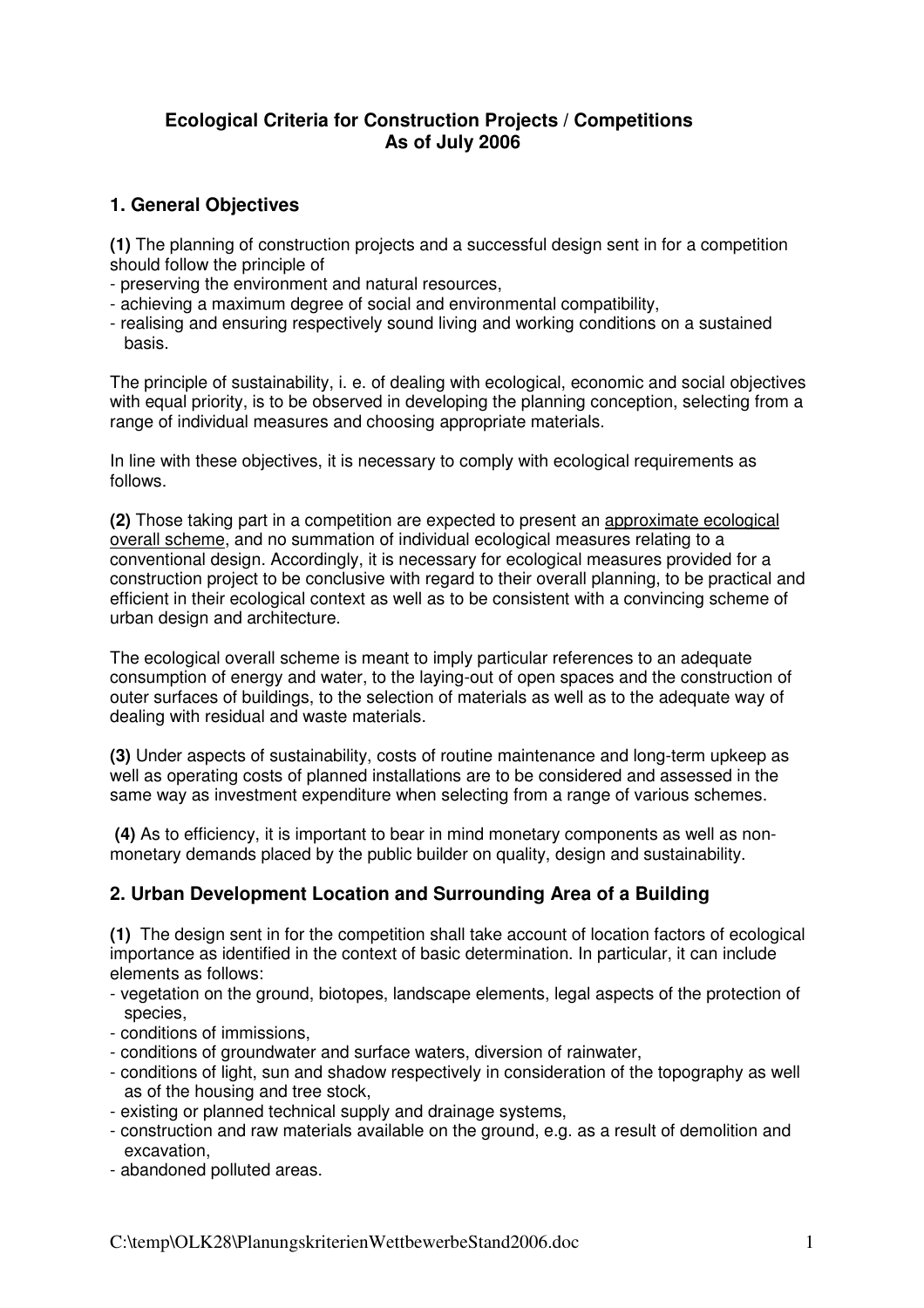The design presented for competition shall show that ecological location factors and objectives as defined in the Berlin programme of landscape and protection of species as well as their correlation have been duly considered.

**(2)** In planning the construction project and respective development, construction on the property and sealing off the land are to be limited to the smallest extent possible. The extent of sealing off shall be shown.

**(3)** The plan to develop the transport and traffic infrastructure shall be tailored to the needs of all of the age groups to have access to various means of public transport within walking distance. Consideration shall be given to the infrastructure in place and connections of local public transport.

**(4)** Design and organisation of different kinds of use of open spaces shall be aligned with:

- possibilities of permanently non-conflicting use and openness to changes in habits of use,
- possibilities of recreation and separation between quiet zones for recreation and those designed for play and movement,
- high quality of zones designed for rest and play (e.g. protected and sunny partial areas)
- manifold contiguous areas of vegetation,
- a minimum amount of maintenance,
- a low degree of sealing of paths and squares,
- as to car parks, minimum consumption of surface areas and development without affecting the quality of use of other places of stay. Car parks shall provide for plantation of trees. For a number of four parking lots each a site-dependent large tree shall be planted. Underground car parks, wherever possible, are to be located below buildings and, in exceptional cases only, aside of them. In this case, 60 cm at least must be covered.
- provision of appropriate places for separated collection of waste and potential recyclables,
- a selection of site-dependent plants,
- a selection from a range of sustainable construction materials of lasting resilience,
- appropriate measures for the protection of biotopes and species.

**(5)** Materials left over from excavation and demolition within the area of planning, whenever possible, should remain in this area, e.g. to shape its open spaces.

**(6)** According to local conditions, rainwater, whenever possible, shall be fully retained, be used within the area or should seep away through the soil layer. Discharge into the sewage water system shall be avoided.

The plan for the rainwater management shall be developed and evaluated in accordance with principles of water supply and distribution as well as with local conditions. Besides using rainwater as water for industrial use, it is necessary to look into different options of rainwater management as an environmentally sound alternative, as for instance seepage of rainwater draining from roofs and mounted surface areas as well as the greening of buildings.

**(7)** In particular, in residential inner-city areas of high density, it is necessary to show adequate measures of compensation such as open spaces planted with greenery, greening of facades and roofs.